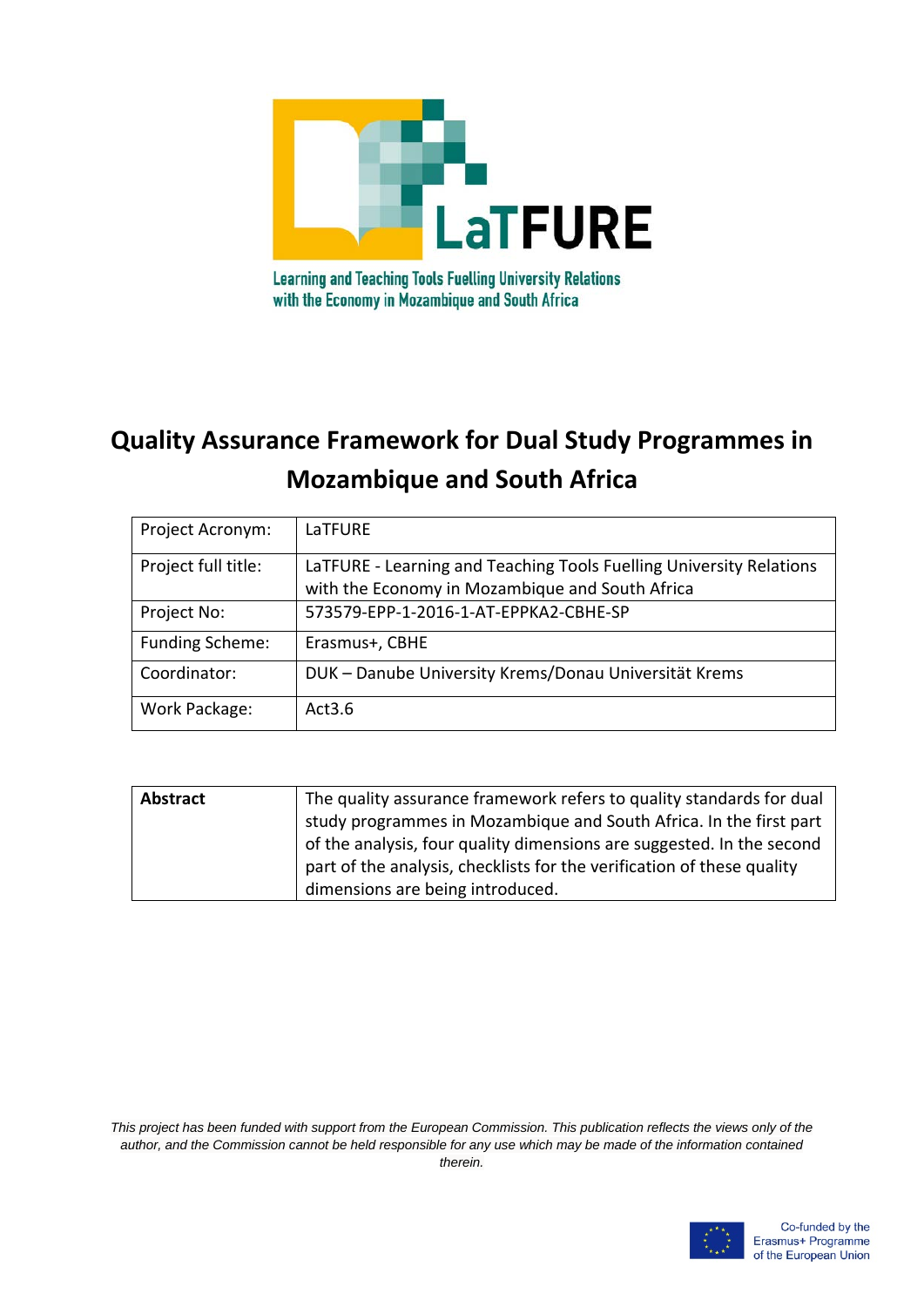



# **Quality standards for dual study programmes: Dimensions and Checklists**

#### **Authors**

Dr Sigrun Nickel (CHE) Nicole Schulz (CHE)

These quality standards are the result of a discussion process within the EU-Project LaTFURE - Learning and Teaching Tools Fuelling University with the Economy in Mozambique and South Africa. Involved were four partners from Mozambique (Eduardo Mondlane University, University Lurio, University of Zambeze, Ministry of Science, Technology, Higher Education and Vocational Training), seven partners from South Africa (University of Western Cape, Cape Peninsula University of Technology, University of the Witwatersrand, University of Limpopo, University of Cape Town, University of Mpumalanga, Department of Higher Education and Training) and five European partners (Donau University Krems, CHE Centre for Higher Education, DHBW Baden-Wurttemberg Cooperative State University, FH Joanneum University of Applied Sciences).

Main goal is, to provide useful guidelines and criteria for a high quality in dual study programmes. It addresses primarily responsible persons in Higher Education Institutions, who plan, conduct and develop dual study programmes. The paper consists of two parts. Part 1 explains four quality dimensions, which are crucial for good teaching, learning and management. Part 2 offers Checklists with aspects that should be considered in every quality dimension and by the admission of industry partners for dual study programmes. They are not exhaustive and should be rather seen as cornerstones for a good quality of dual study programmes. Just as the quality of a study programme should evolve, particularly the checklists should be continuously updated and individually adapted by the HEI, which offer dual study programmes.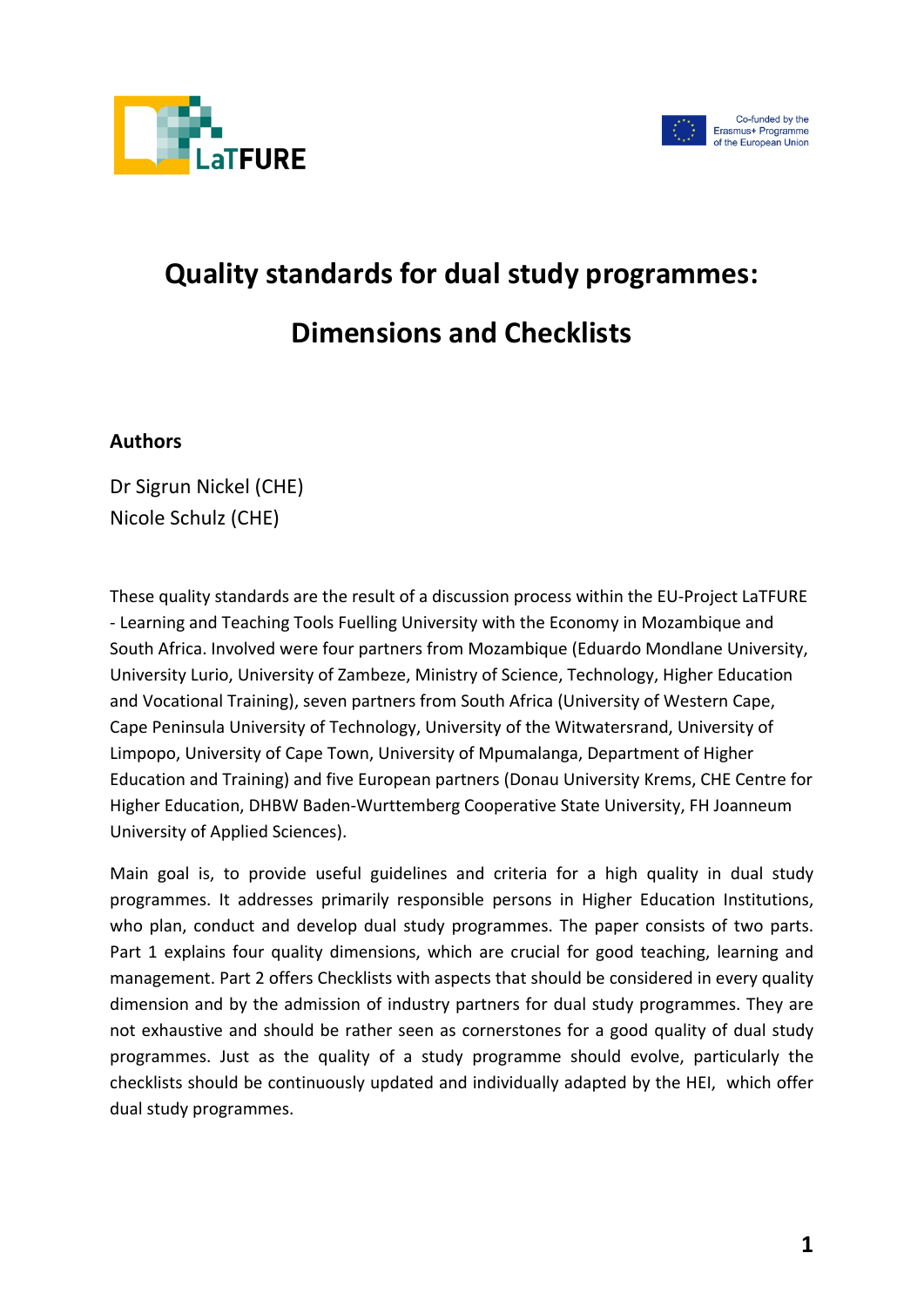



#### **Part 1:**

# **Quality Dimensions for combining theory and practice as the central characteristic of dual study programmes**

To ensure high and constant quality in dual study programmes, it can be helpful to use some quality dimensions as orientation. In the following, four overarching quality dimensions are listed that are relevant for the quality assurance regarding the combination of theory and practice as the central characteristic of dual study programmes. Each dimension contains key questions that HEIs, which already provide or will provide dual study programmes, should ask itself to develop quality and maintain quality assurance in this kind of programmes. Furthermore, each dimension explains ways and gives examples for possible answers, which at the same time lead to a good quality assurance in dual study programmes.

The first dimension made important quality aspects clear regarding the study concept and with it the goals of qualification in dual study programmes. Then, in the second dimension, the focus shifts to the admission and support of the students who participate in such programmes. Furthermore, the structuring of the programme and its examinations play a significant role in the quality assurance on the third dimension. In addition to that, the management and quality control complete the dimensions.

#### *Quality Dimension 1 – Study concept and learning objectives*

The first quality dimension regarding the combination of theory and practice deals with key aspects about the study concept and the learning objectives.

To achieve a study concept in a high quality, the dual study programme should fit into specific profile of each HEI. That means to define "dual" as a distinguishing feature for the institution and incorporating it into the HEIs mission statement, strategy and development plan. The dual study programmes should distinguish themselves from regular programmes because of its specific character, which should be recorded in relevant written documents. In addition, dedicated resources (e.g. HR and equipment) should be made available for this kind of programmes.

Furthermore, the study concept of dual study programmes is significantly characterised by the combination of theory and practice, which should be explicitly addressed in the programme regulations and the curriculum. The HEI also organise exchanges of information and discussions with their industry partners on a regular basis, so that all involved parties are kept updated and amongst other things, there can also be a development of quality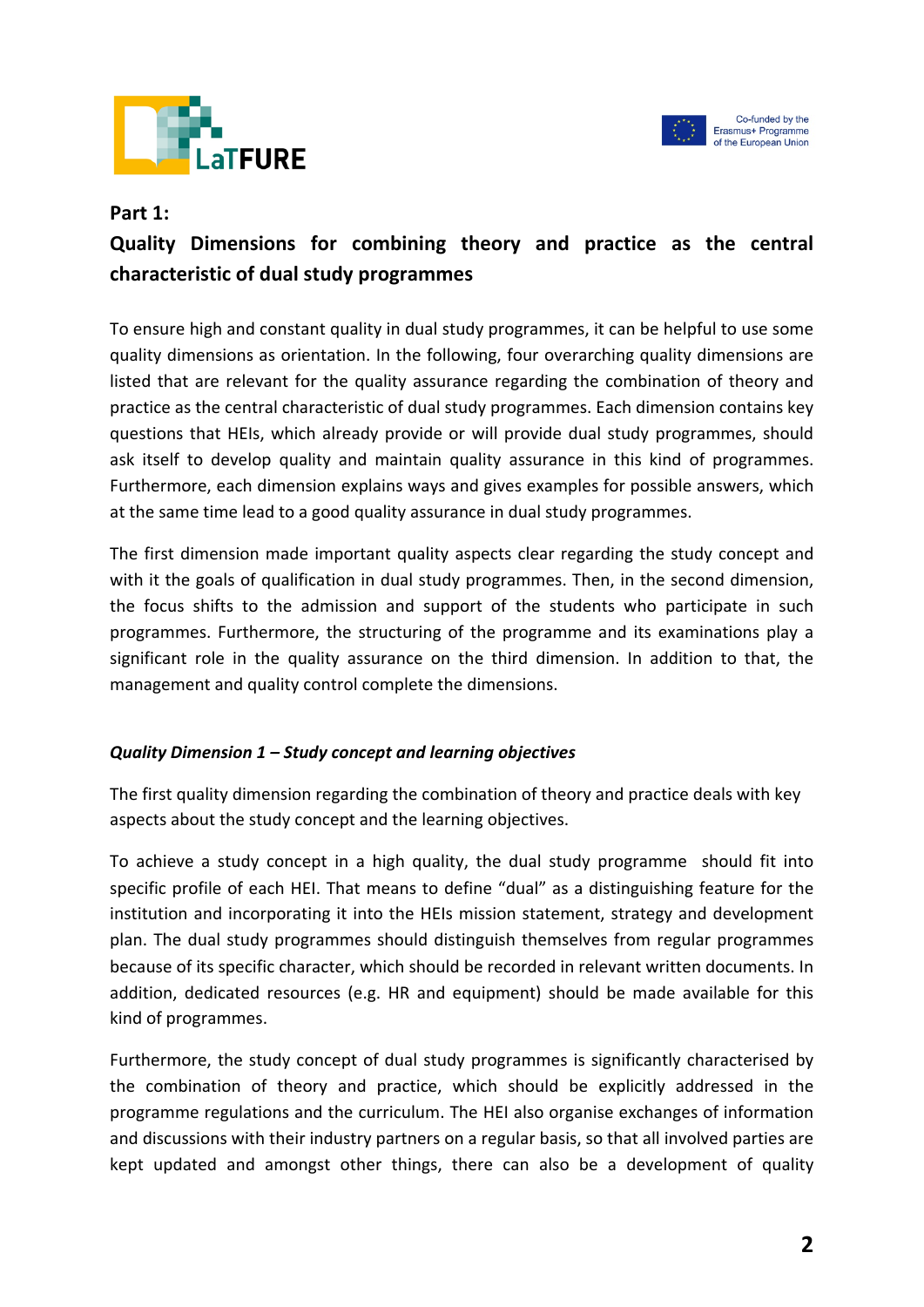



Co-funded by the Erasmus+ Programme of the European Union

concerning the combination of theory and practice. Another special aspect of the dual study concept is that the industry partners can also propose topics for final thesis and tasks for study projects. Further, they provide assessments of the performance of dual students in the company / in practice, which are included in the final assessments by the HEI. All of the agreements should be recorded in written documents, which gives the possibility that both, the HEI as well as the industry partner, can work together on a transparent knowledge base.

If we consider the learning objectives that characterize the study program as a 'dual' program, the importance of know-how transfer must be taken into account. The main added value of dual study programmes is the double qualification of students through a scientific study and a practical training related to theoretical and science-based training contents. That means that theoretical learning contents can be classified in work-related contexts and at the same time a scientific reflection of practical learning contents through the combination of theory and practice is given. Consequently, the combination of theory and practice promotes the linking and application of theoretically acquired knowledge with practical experience. In addition, insight into problems in business practice and relevant topics of practice-oriented research trains the communicative ability and social skills of the students. This allows application-oriented solving of research and development tasks, which contributes to the employability of dual graduates. The practice partners thus play an important role in achieving the learning objectives by enabling the students to gain an active insight into the field of practice and the cooperation with the HEIs, especially in examining and supervising matters. To increase the employability of dual students after successful graduation, the HEI should on the one hand analyze in defined intervals the needs of the industry and on the other hand the target groups for the study programme. The generated knowledge should always be taken into account when developing new dual study programmes or further developing existing dual study offers. This ensures that students are up to date with the latest developments and challenges in the industry. Another important aspect is also to find ways for a continued employment for the dual students at their partner company. For that, the HEI and the industry partner should regularly discus those options.

#### *Quality Dimension 2 - Admission and support of dual students*

The second quality dimension focuses on the admission of dual students to and their support during their dual study programme.

A good quality level on this dimension also requires a combination between theory and practice in form of cooperation between the academic and the industry partners, which works on a basis of binding written documents recording agreements between the partners.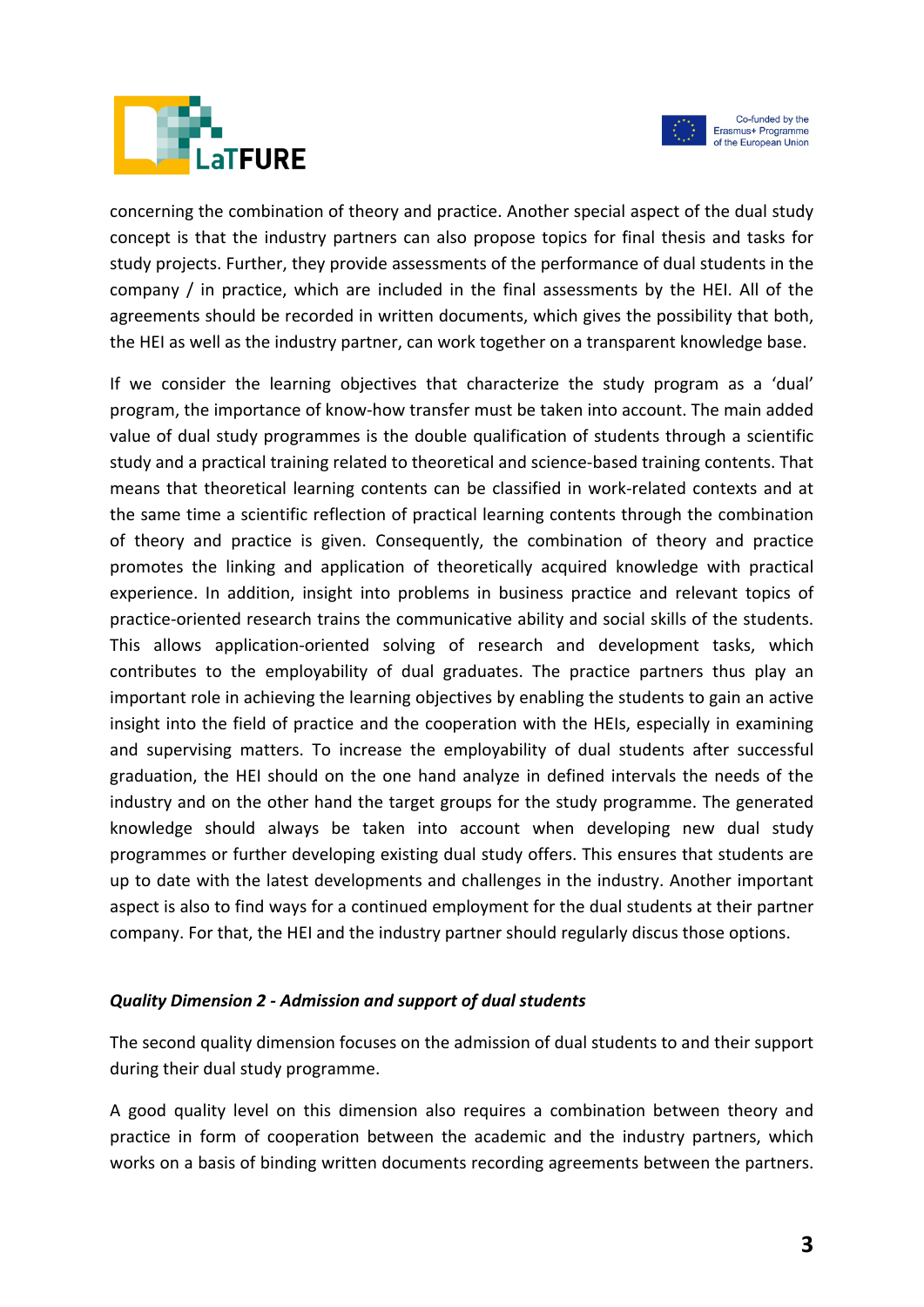



Jointly defined and transparent communicated selection criteria create the possibility for a cooperative admission of students. Further, it shows applicants what is specifically expected of them and gives them the opportunity to prepare well. This is also a part of advice and information that should be offered to interested persons before starting a dual study programme. Binding documents in addition create the basis for consequent student support and supervision threw both learning venues. This should also include regular consultations of study programme directors and the industry partners to share information. Additionally the practice-transfer-modules can be supervised, which also helps to ensure the achievement of performance relevant examinations.

On the top of that good and prudent student support is also an important aspect to prevent students from dropping out of their study programme. Thus, there should also exist provided support measures like the option of an individual coaching or mentorship but also concrete and permanent supervisors on both sides – the HEI and the company – that support the students through their study. Another important factor in decimating dropouts is the monetary and time support from the practice partners. Dual students should receive adequate remuneration in order to be able to pay for an apartment, their livelihood and study fees without having to do any additional work. Furthermore, companies must provide their dual students with enough time to learn and attend courses at the HEI.

#### *Quality Dimension 3 – Programme design and examination*

Other key quality aspects on combining theory and practice in dual study programmes are dealing with the programme design and the examination.

There are some forms of teaching and learning which specifically support a good combination of theory and practice:

Practical stages and projects in the company should be accompanied and supervised by members of the teaching staff. On the other side, the HEIs should have adequate educational concepts for the theory-practice-transfer and it should be possible for them to involve members of the partner companies as lecturers or part-time teachers. Moreover, there should be a systematic change between the learning locations, ideally also within one module, to support a better combination of theory and practice. In addition, students should get the possibility to earn credit points not only in the theoretical but also during the practical phases in the dual study programme. The importance of each practical stage and project has to be transparent in the forefront of the programme in a written document for both parties, the student and the teacher. Furthermore, a joint supervision of the final thesis by the HEI and the industry partner, who, as mentioned before, has a right of proposal for themes for the thesis, can be beneficial for the quality of student's examination in dual study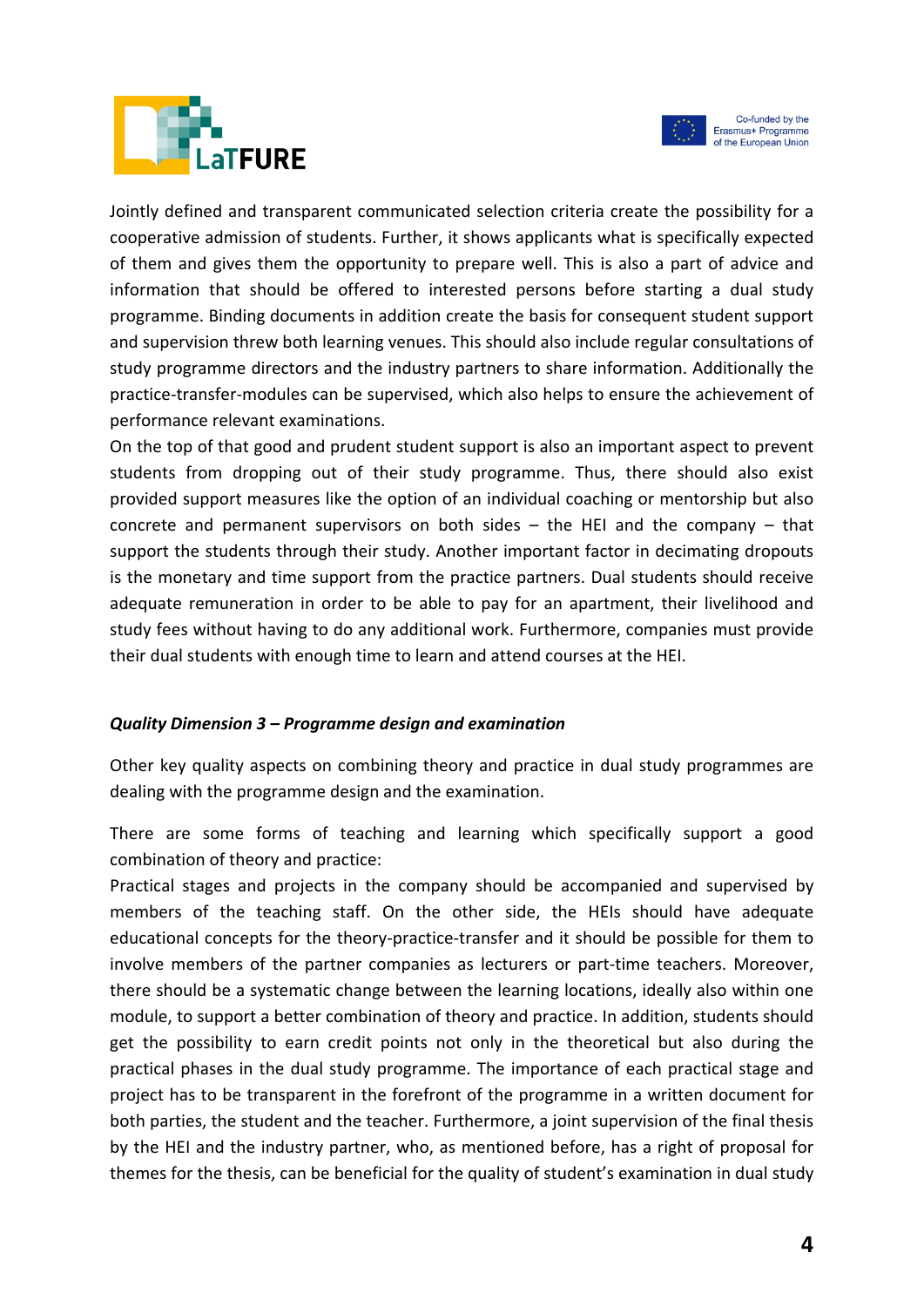



programmes. The results of the practical stages and projects should be presented concertedly in front of representatives of the HEI and the industry partner. Nevertheless, the HEI has the total responsibility for the grading and the examinations during the dual study programme and the practice partners accompany these processes with information and support.

To reach a good quality of examinations, which in particular also test the skills acquired through the combination of theory and practice, the examinations during a dual study programme should diversify a lot. On the one hand that could be written and oral exams, seminar papers, presentations with written documentations, practice-transfer-reports, project-reports and/or practice simulations which take place at the HEI and on the other hand practice-transfer-projects at the working place by the industry partners. Moreover, it is important to design the examinations module- and course-related as well as competenceoriented.

To ensure that the whole workload in the company within the framework of theory-andpractice does not adversely affect the students' attainment, the HEIs and the industry partners should jointly draw up recommendations for reasonable worktime arrangements and make them an inherent part in the cooperative agreements. Both parties also make certain that the agreed worktime arrangements are implemented in the dual study programmes students' employment contract. Besides that, the remuneration for the students on this kind of programmes should be sufficient so that there is no need for them to take an extra part-time job.

#### *Quality Dimension 4 – Management and quality control*

The last dimension on which the quality assurance of dual study programmes is orientated is the one of management and quality control.

In order to have a good management of these programmes under the aspect of combining theory and practice, it is good when the HEI's organisation has a clear positioning (e.g. as faculty, center or department). It can be also helpful when the internal and external features of the HEI have an impact (internal may regard students and teachers, external industry partners, vocational schools and more). Other aspects for a positive management can be found in clear task descriptions and a systematic communication process between the HEIs and their industry partners (e.g. in the context of an advisory committee, a board of trustees or a joint dual committee). Furthermore, the HEI should have concrete criteria in place to assess the suitability of companies to become good industry partners in a dual study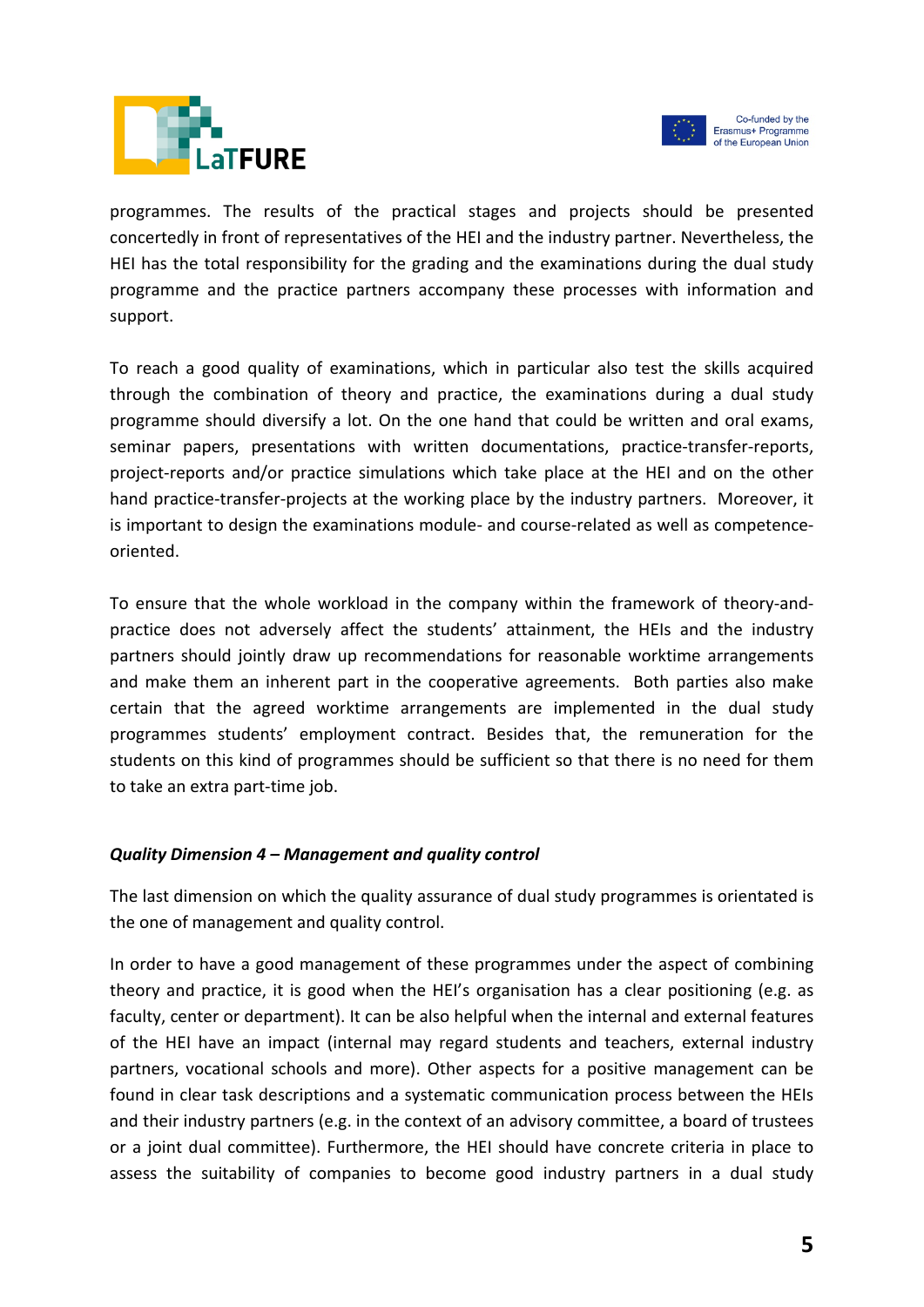



programme (for an example for detailed criteria see section "admission criteria for industry partners for dual study programmes"). These criteria should be communicated transparently, so that interested companies can orientate themselves and know exactly what they need to bring to become practical partner in a dual study programme. The HEI is responsible for the recognition, monitoring and, if necessary, denial of suitability of cooperating companies along the criteria, but also by taking regular appropriate measures of the practical stages to ensure the quality of the content. Suitable industry partners should sign binding guidelines to become cooperation partners.

To secure the financing of the dual study programmes for students, HEIs and companies together should determine an adequate remuneration for the students in this kind of programmes. The remuneration should be based at least on trainee allowance (or similar) and its contractual fixation. The HEI should ensure that students do not need to take on a part-time work in addition to their dual studies, to promote the students concentration on the study and a successful graduation.

The quality management of the HEI should have a toolbox at its disposal, which they can use to evaluate and systematically continue to develop the relevance of theory-and-practice. By this and by the inclusion of student assessments and company perspectives in graduate studies they manage some measures in quality assurance in particular with relevance to theory-and-practice.

To guarantee the required professional and educational skills of the professors, part-time lecturers and trainers to combine theory and practice in the dual study offer, the HEI has to incorporate it at a strategic and an operational level. The procedure at the strategic level would be to integrate this aspect into the mission statement and quality objectives of the HEI. At the operational level the warranty is given by a shaping selection process for teaching staff and by evaluating them (by students) and providing further training in teaching methodology. In addition, the HEIs ensure that the evaluation results have practical repercussions. In detail, this could mean that the HEI already in the selection process also targets suitable practitioners. Teaching staff receives special didactic training (and further education) that is tailored to the requirements of dual study programmes and experienced teachers train and supervise new teachers.

To ensure the long-term securing for the availability of personnel resources and equipment there is a financing from federal state funding, company contributions and student fees, as well as mixed forms of these three. Also the HEIs have a strategic financial planning in place, in which resources for dual study programmes are explicitly designated.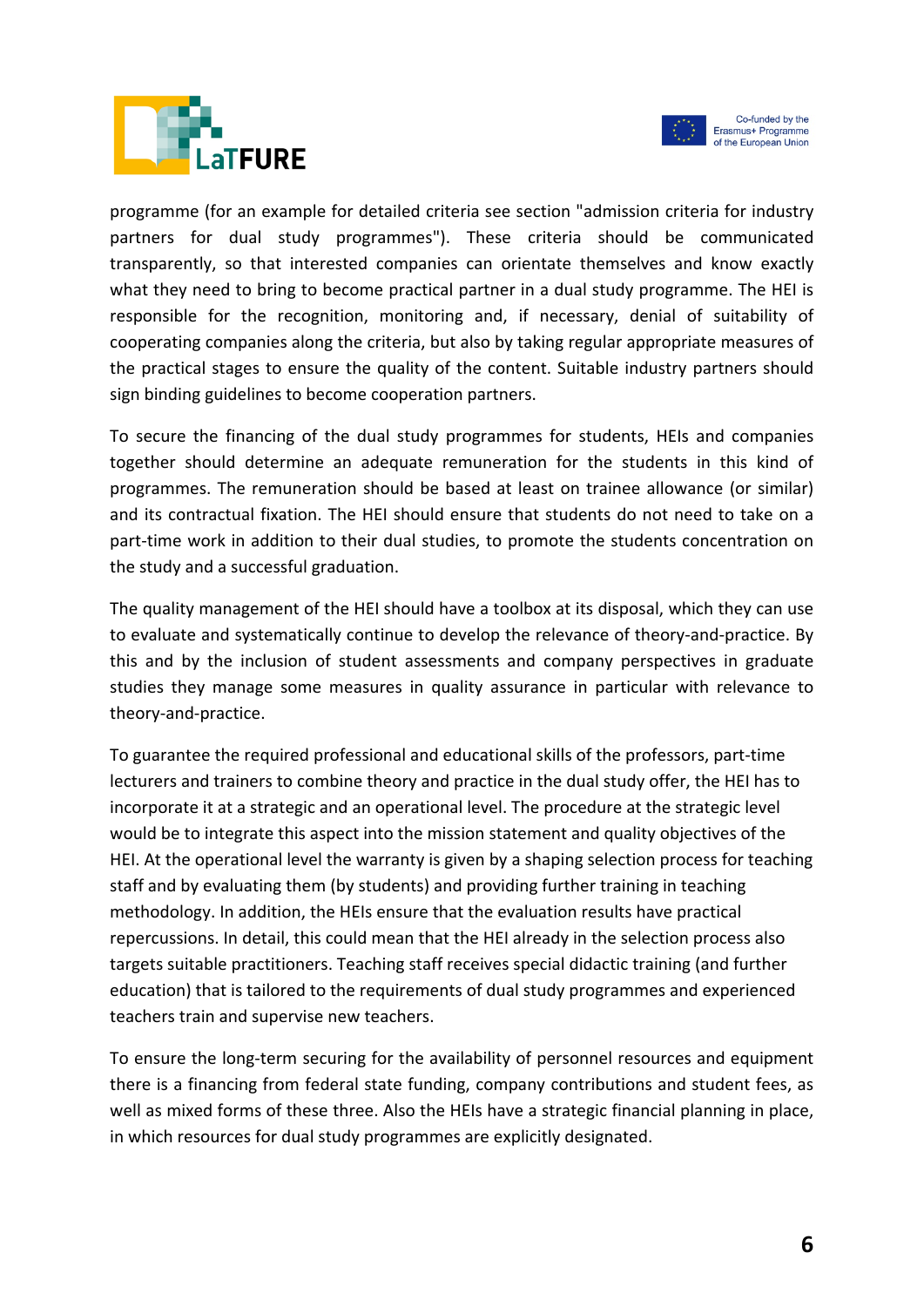



#### **Part 2:**

**Checklists with aspects that should be considered in every quality dimension and by the admission of industry partners for dual study programmes**

# **Quality Dimension 1:**

# **Study Concept and learning objectives**

#### **How does the dual study programme fit into the HEI's profile?**

- $\Box$  The HEI defines "dual" as a distinguishing feature, incorporating it into the HEI's mission statement, strategy and development plan
- $\Box$  The dual study programme has a specific character differing to that of regular full-time programmes which is recorded in relevant documents in writing
- $\Box$  Dedicated resources (e.g. HR and equipment) are made available for the dual study programme

#### **What (special) form of combination of theory and practice characterises the study concept?**

- $\Box$  The combination of theory and practice pursued in the dual study programme is explicitly addressed in the curriculum and programme regulations
- $\Box$  The HEI organise regular discussions with the industry partners participating in the dual study programme (e.g. can be integrated in a Board of Trustees, Advisory Board, Joint Committee) on developing the quality of the combination of theory and practice
- $\Box$  Industry partners have the right to propose topics for final thesis but they can't impose topics

#### **Which specific learning objectives characterise the study programme as a "dual" programme?**

 $\Box$  The transfer of know-how: double qualification of students through a scientific study and a practical training related to theoretical and science-based training contents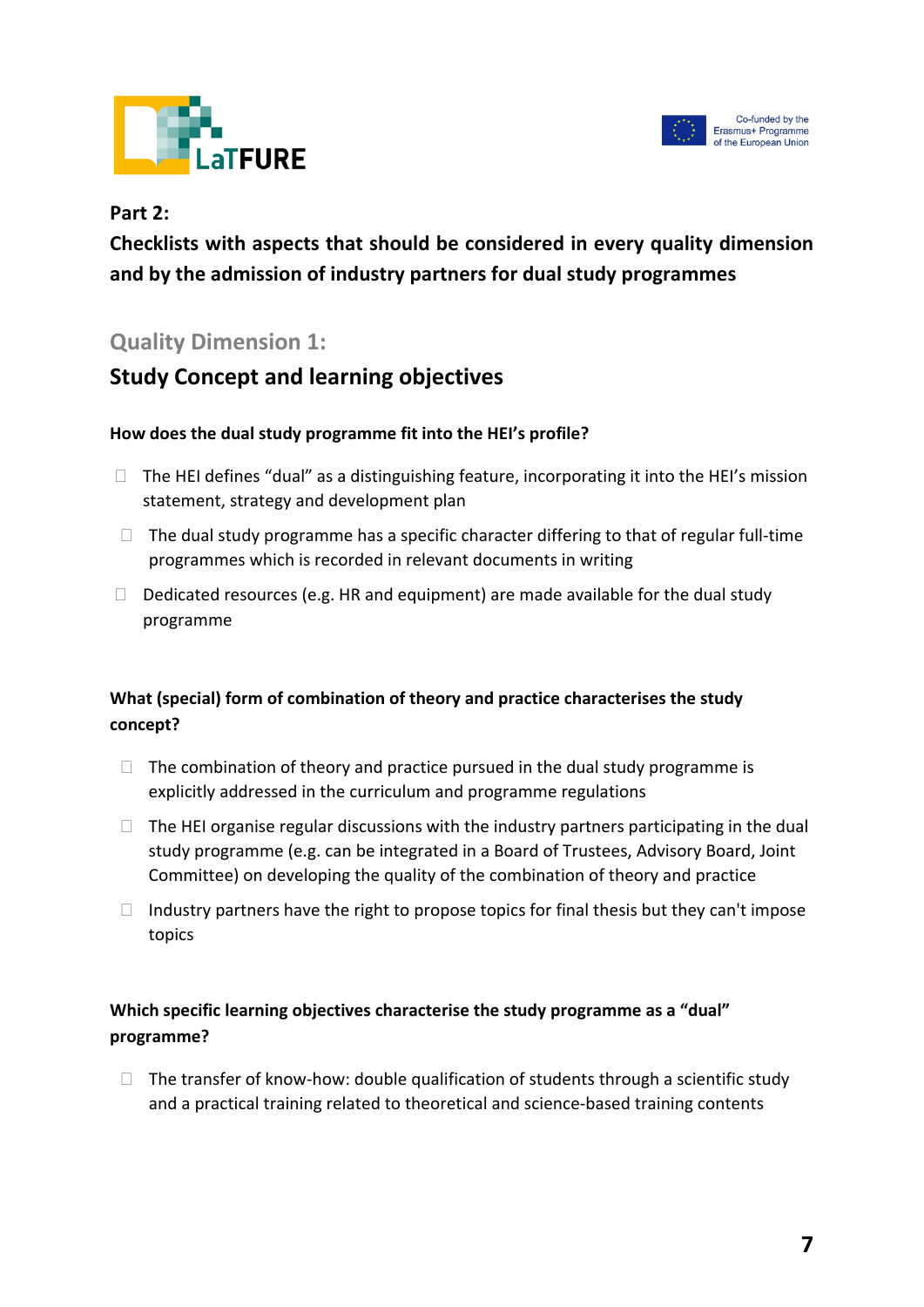

# **How do the forms of combining theory and practice recorded in the study concept contribute to attainment of the learning objectives?**

**FURE** 

- $\Box$  Theoretical learning contents can be classified in work-related contexts and at the same time a scientific reflection of practical learning contents through the combination of theory and practice is given
- $\Box$  Combination of theory and practice promotes the linking and application of theoretically acquired knowledge with practical experience

#### **How are the partner companies involved in achieving the desired skills objectives in the combination of theory and practice?**

 $\Box$  Practice partners play an important role in achieving the learning objectives by enabling the students to gain an active insight into the field of practice and the cooperation with the HEIs, especially in examining and supervising matters

#### **How does combining theory and practice contribute to employability?**

- $\Box$  Insight into problems in business practice and relevant topics of practice-oriented research trains the communicative ability and social skills of the students
- $\Box$  Application-oriented solving of research and development tasks contributes to the employability of dual graduates

#### **How is the employability of the dual students after graduation ensured?**

- $\Box$  Needs analyzes are carried out in the industry and the results are taken into account in the further development of existing or new dual study programmes
- $\Box$  Target group analyzes are carried out to determine the needs of potential students and the results are taken into account in the further development of existing or new dual study programmes
- $\Box$  The HEI and the industry partner discus options for continued employment after the graduation of dual students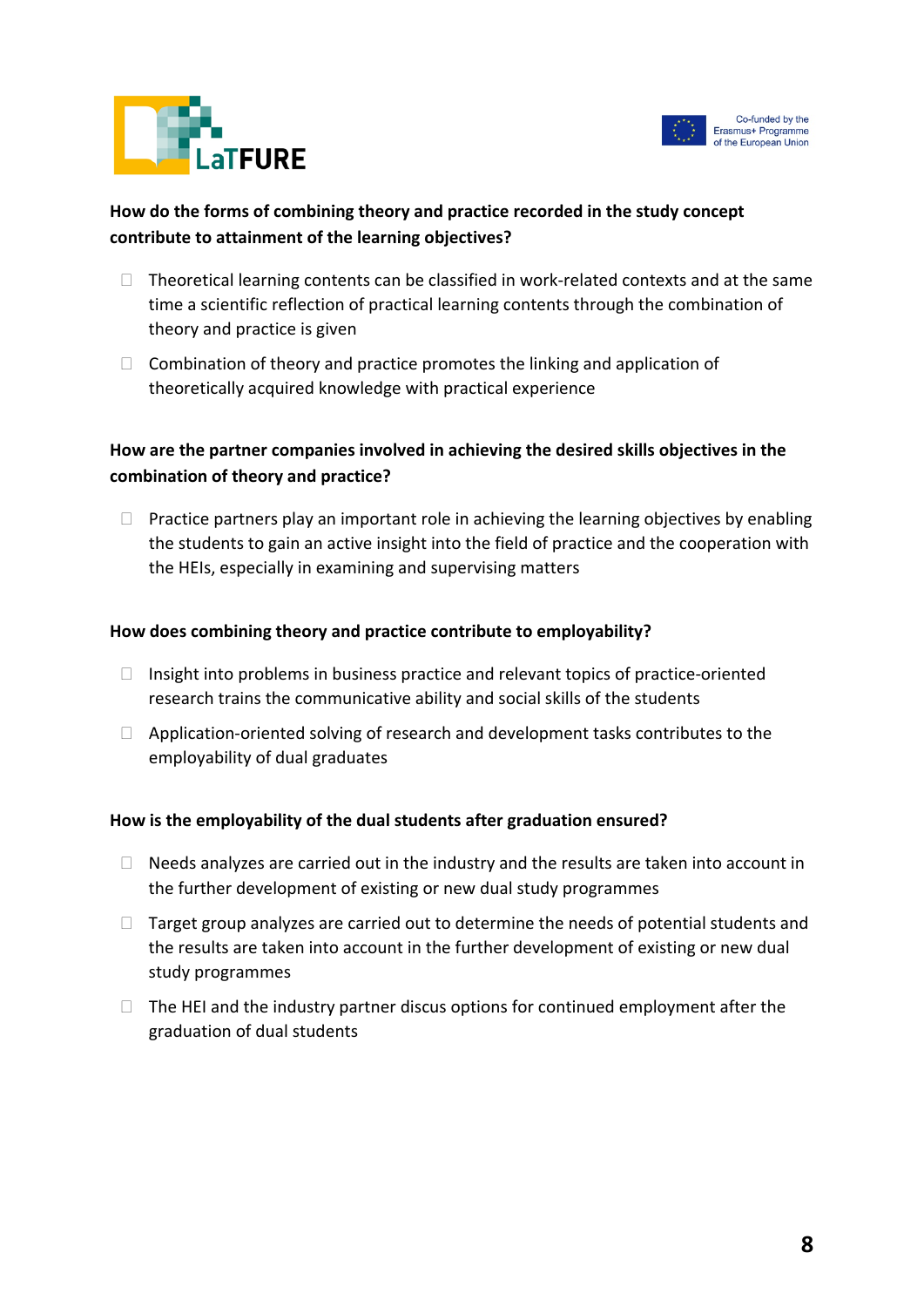



#### **Quality Dimension 2:**

# **Admission and support of dual students**

#### **Do binding documents record agreements between the HEI and companies on admissions for students to dual study programmes?**

- $\Box$  There are written documents that create the possibility for the cooperative admission of students by the HEI and industry partners
- $\Box$  The admission of dual students happens in a jointly process.
- $\Box$  There are defined and transparent communicated selection criteria that applicants must meet.

#### **Are there regular consultations on support and supervision for dual students between the learning venues?**

- $\Box$  Programme directors and industry partners regularly share information on issues concerning student support and supervision
- $\Box$  Together, the HEI and the partner companies ensure that performances relevant for examinations are achieved
- $\Box$  There are supervised practice transfer modules

#### **Which support measures are provided by the HEI to prevent dual students from dropping out?**

- $\Box$  The HEI and the partner companies give students the option of receiving individual coaching or participate in mentorship programmes
- $\Box$  There are permanent contact persons and supervisors for the dual students on the company side and at the HEI
- $\Box$  There is intensive advice and information of interested persons in a dual study before starting a dual study programme
- $\Box$  Students are adequately paid by their companies, so they don't have to take another job in addition to their studies and practical training
- $\Box$  Students get other support like grants for fees or paid accommodations etc.
- $\Box$  It is ensured that the companies give the students enough freedom to learn/study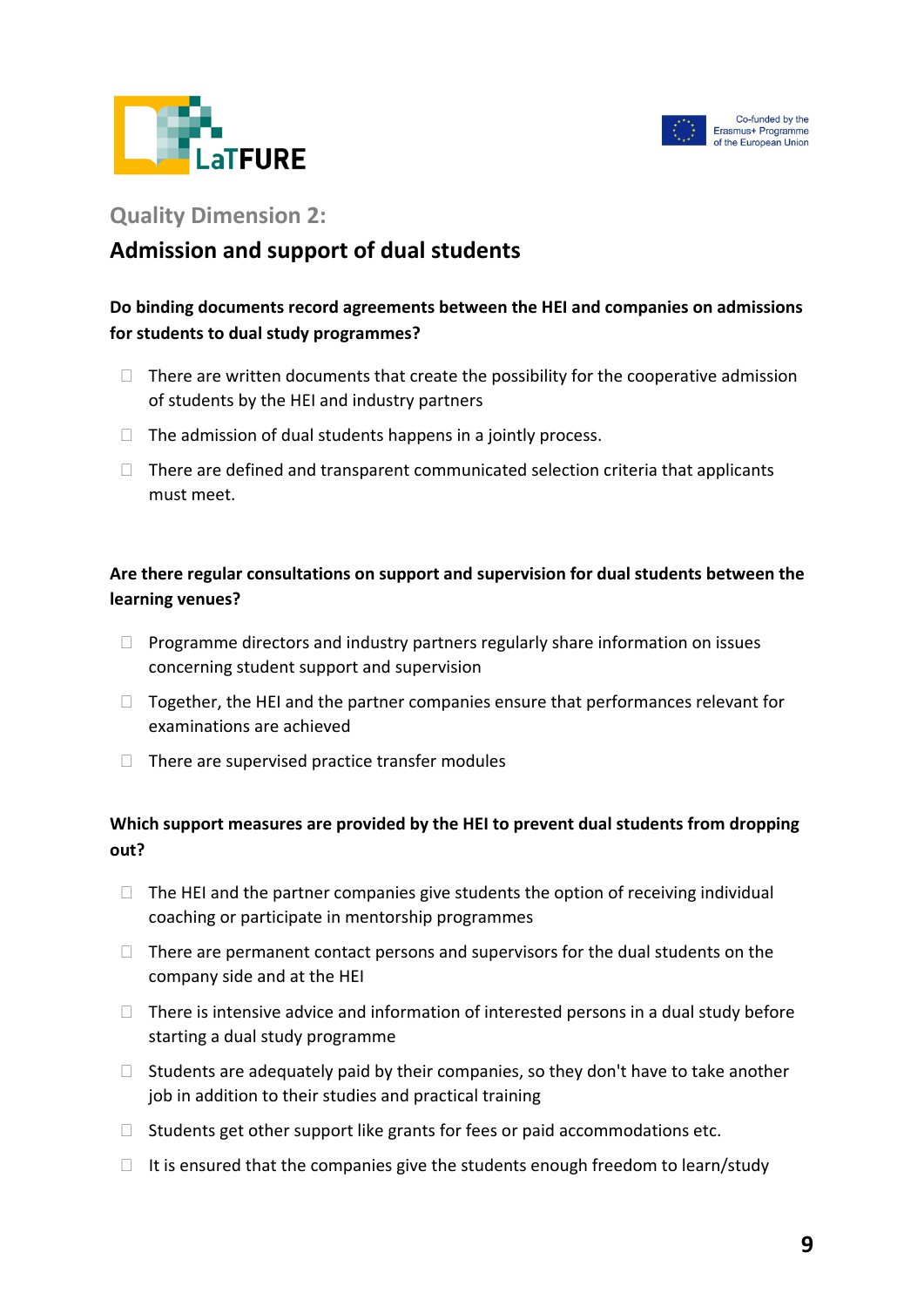



#### **Quality Dimension 3:**

# **Programme design and examination**

#### **Which forms of teaching and learning specifically support the combination of theory and practice?**

- $\Box$  Members of the teaching staff also supervise key project/practical stages in the company. Transparent information about the key project/practical stages is given to students and teaching staff in a written document before the start of the programme
- $\Box$  There is a joint supervision of the final thesis by the HEI and the partner company
- $\Box$  Results of key practical stages are presented to both university and company representatives together
- $\Box$  There are practical stages that earn students ECTS points
- $\Box$  The HEI has adequate educational concepts for theory-practice transfer
- $\Box$  The HEI involves members of partner companies as lecturers or part-time teaching staff

#### **How is the change between learning locations scheduled?**

 $\Box$  There is a systematic change between learning locations, ideally also in one module

#### **How is it ensured that the whole workload in the company in the context of the combination of theory and practice does not adversely affect student attainment?**

- $\Box$  Students on dual study programmes receive sufficient remuneration so there is no need for them to take on extra part-time work
- $\Box$  The HEI and the companies draw up joint recommendations for reasonable working time arrangements and include them in cooperative agreements
- $\Box$  The HEI and the company ensure that the jointly agreed working time arrangements are implemented in employment contracts for students on dual study programmes

#### **How are the skills acquired specifically via the combination of theory and practice tested?**

 $\Box$  Results of the practical stages and projectsare presented concertedly in front of representatives of the HEI and the industry partner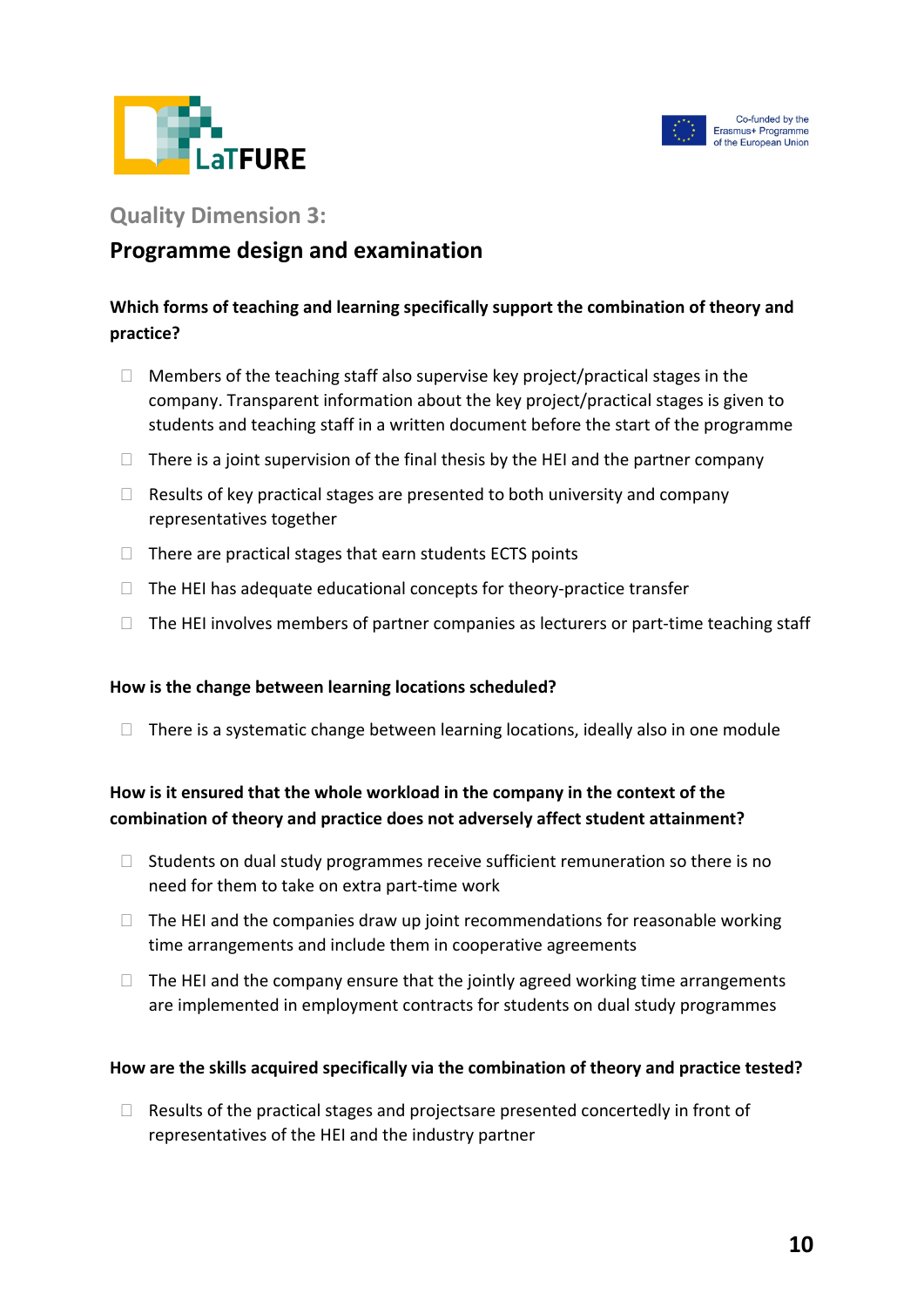



- $\Box$  The HEI has the total responsibility for the grading and the examinations during the dual study programme and the practice partners accompany these processes with information and support
- $\Box$  Examination formats during a dual study programme diversify a lot (e.g. written and oral exams, seminar papers, presentations with written documentations)
- $\Box$  Some examinations take place at the HEI and some at the working place
- $\Box$  Examinations are designed module- and course-related as well as competence-oriented

### **Quality Dimension 4:**

# **Management and quality control**

#### **How is the dual study programme managed under the aspect of combining theory and practice, especially in the interplay between the two learning locations?**

- $\Box$  There is a clear positioning in the HEI's organisation (e.g. as a centre, faculty or department)
- $\Box$  Internal impact (students, teaching staff) and external impact (industry partners, vocational schools, etc.) of the institution are monitored
- $\Box$  There are clear descriptions of the tasks involved
- $\Box$  The HEI ensure the quality of practical stages by taking appropriate measures
- $\Box$  There is a systematic communication process between the HEI and the industry partner (e.g. in the context of a Board of Trustees, Advisory Board, Joint Dual Committee) established
- $\Box$  The HEI have criteria in place to assess the suitability of industry partners for dual study programmes and communicates these criteria transparently for companies (for detailed criteria see also section "admission criteria for industry partners for dual study programmes")
- $\Box$  Suitable industry partners must agree to the criteria in order to become cooperation partners for dual study programmes (e.g. sign binding guidelines for cooperation companies)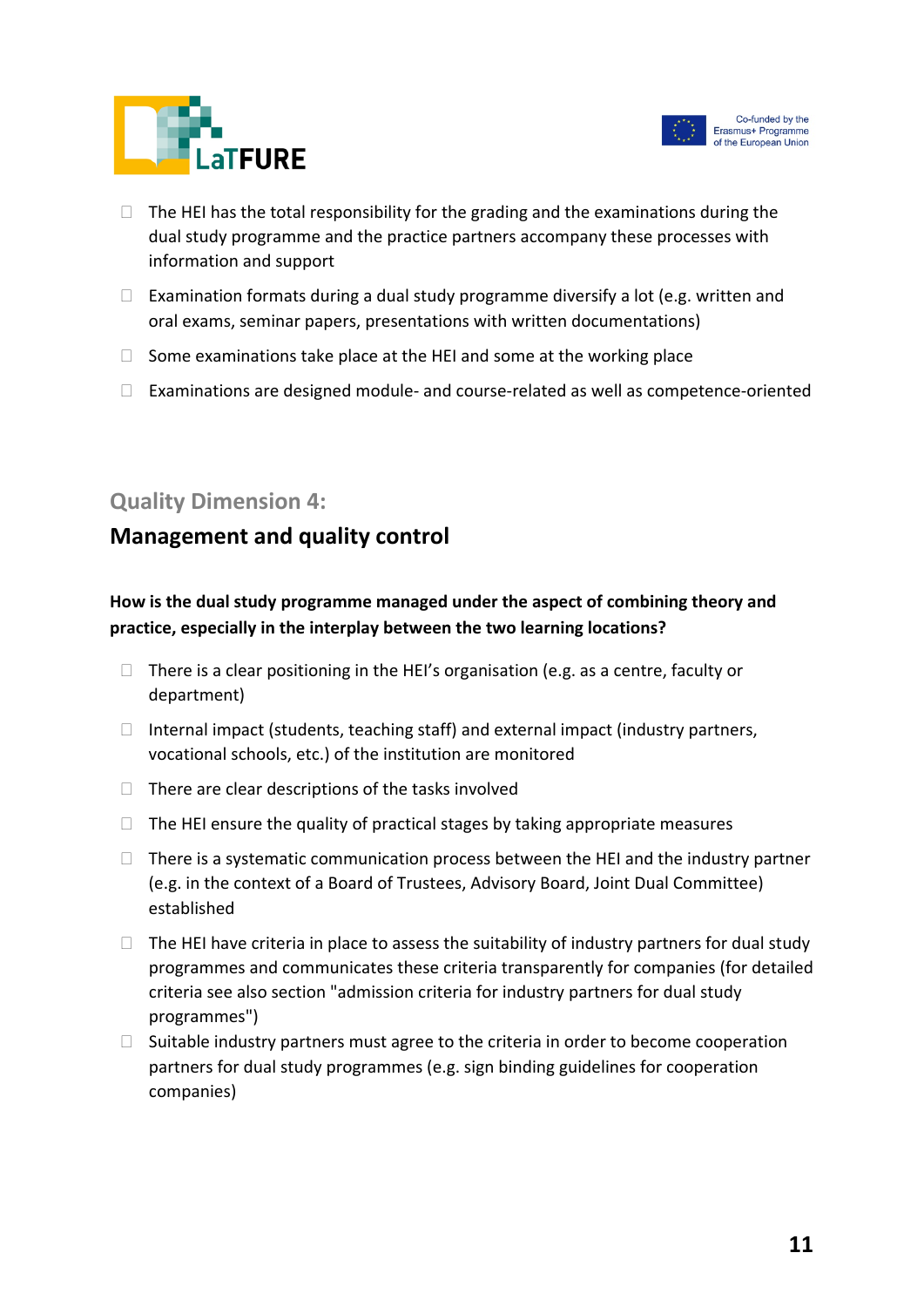



#### **How can the HEI/academy and the companies jointly secure financing of the study programme for students?**

- $\Box$  Joint recommendations for the adequate remuneration of students on dual study programmes (based on training allowance, etc.) and their/its inclusion in agreements
- $\Box$  HEIs ensure that students do not need to take on part-time work in addition to their studies and practical training

#### **What quality assurance measures are taken to especially manage the relevance to theory and practice?**

- $\Box$  The HEI's quality management has a toolbox at its disposal that can be used to evaluate and systematically continue to develop the relevance to theory and practice
- $\Box$  Inclusion of student assessments and company perspectives in graduate studies

#### **How does the HEI/academy ensure that professors, part-time lecturers and trainers have the professional and educational skills required to combine theory and practice?**

- $\Box$  The HEI incorporates this aspect into the mission statement and quality objectives (strategic level)
- $\Box$  The HEI ensures that the teaching staff receives didactic training specifically for the dual study programmes (including further education).
- $\Box$  Old teachers train new teachers.
- $\Box$  The students regularly evaluate the teaching staff.
- $\Box$  The HEI ensures that evaluation results have practical repercussions
- $\Box$  In the selection process for teaching staff the HEI specifically targets practitioners who are then specifically prepared for their tasks.

#### **How is the availability of personnel resources and equipment for the study programme secured long-term?**

- $\Box$  Financing from federal state funding, company contributions and student fees, as well as mixed forms of these three
- $\Box$  The HEI has strategic financial planning in place, in which resources for dual study programmes are explicitly designated.